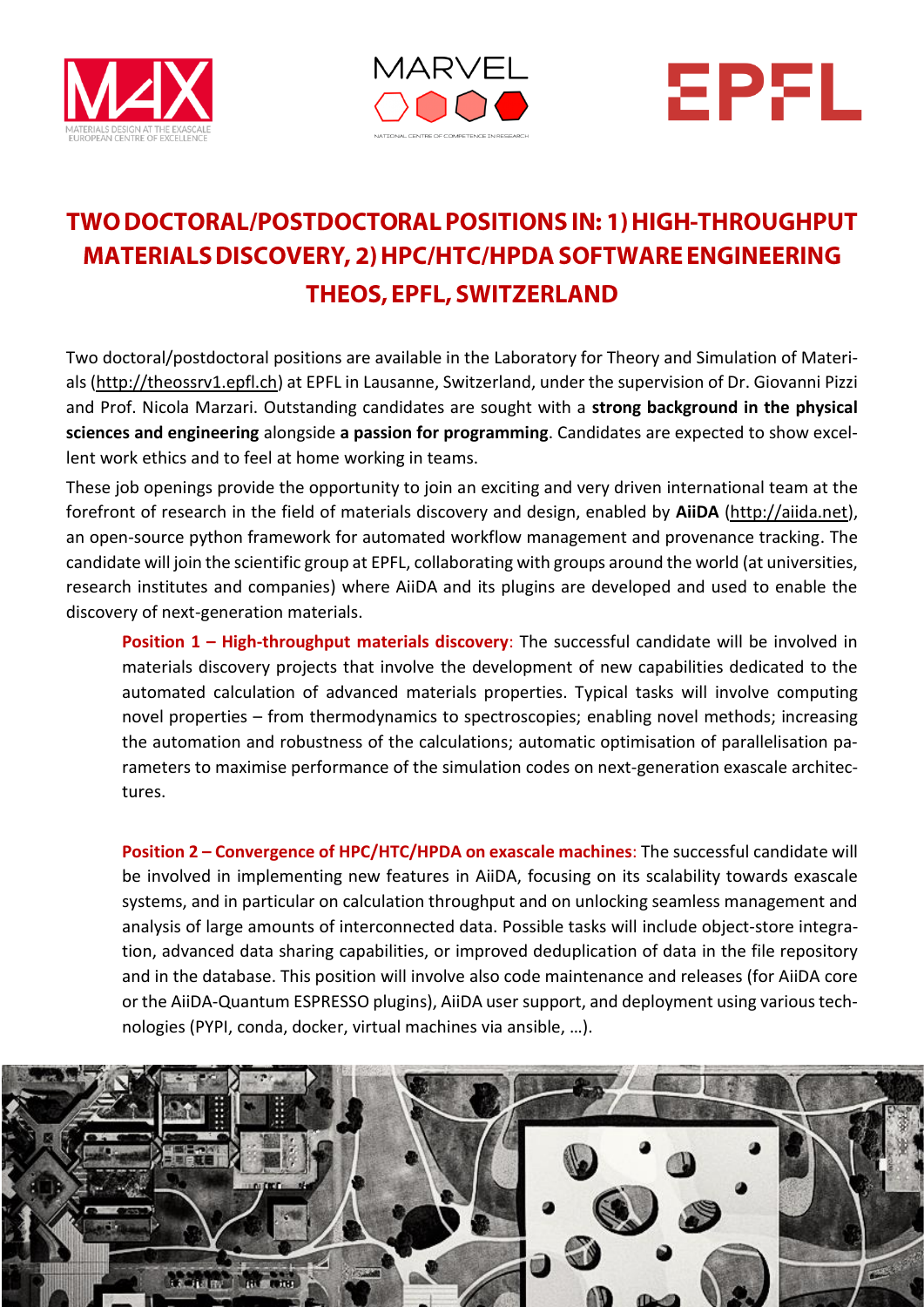





The contracts are initially for 1 year, as required by EPFL, and renewable yearly upon mutual satisfaction. Funding is available for at least 2 years, but the contract can be extended for up to 4 years, depending also on future funding. Doctoral appointments are prospectively for 4 years. Level of employment is 100% on the standard EPFL paygrade (for instance, a gross salary of 81'900 CHF/year for a recently-graduated PhD, and 51'400 CHF/year for a starting PhD).

## **SELECTION CRITERIA**

#### **Requirements:**

- A **background in physics/chemistry/materials science**. Position 1 requires demonstrated expertise with electronic-structure methods and computational materials science, at the undergraduate level for a doctoral candidate, and at the PhD level for a postdoctoral candidate. Candidates with a different academic background who can nevertheless demonstrate experience in the domains above are also encouraged to apply.
- **Advanced** knowledge of Python (object-oriented programming, class inheritance, …), especially for position 2.
- Dedication to work and strong organisational skills, including the ability to work independently, to assess priorities and to manage projects involving multiple partners.

#### **Desirable skills for Position 2**

- A PhD in the domain.
- Knowledge of software architecture and design (architecture patterns, UML, ...).
- Experience with managing software projects in a team (code review, agile development, …).
- Experience with: python coroutines; and/or database systems (e.g. PostgreSQL); and/or handling large amounts of data.

## **FUNDING**

The positions are funded by the European Centre of Excellence MaX "Materials design at the Exascale" [\(http://www.max-centre.eu\)](http://www.max-centre.eu/), where the EPFL MaX team leads the work package "Convergence of highperformance computing, high-throughput computing and high-performance data analytics", and by the Open Science Platform of the Swiss MARVEL NCCR [\(http://nccr-marvel.ch\)](http://nccr-marvel.ch/), dedicated to the promotion